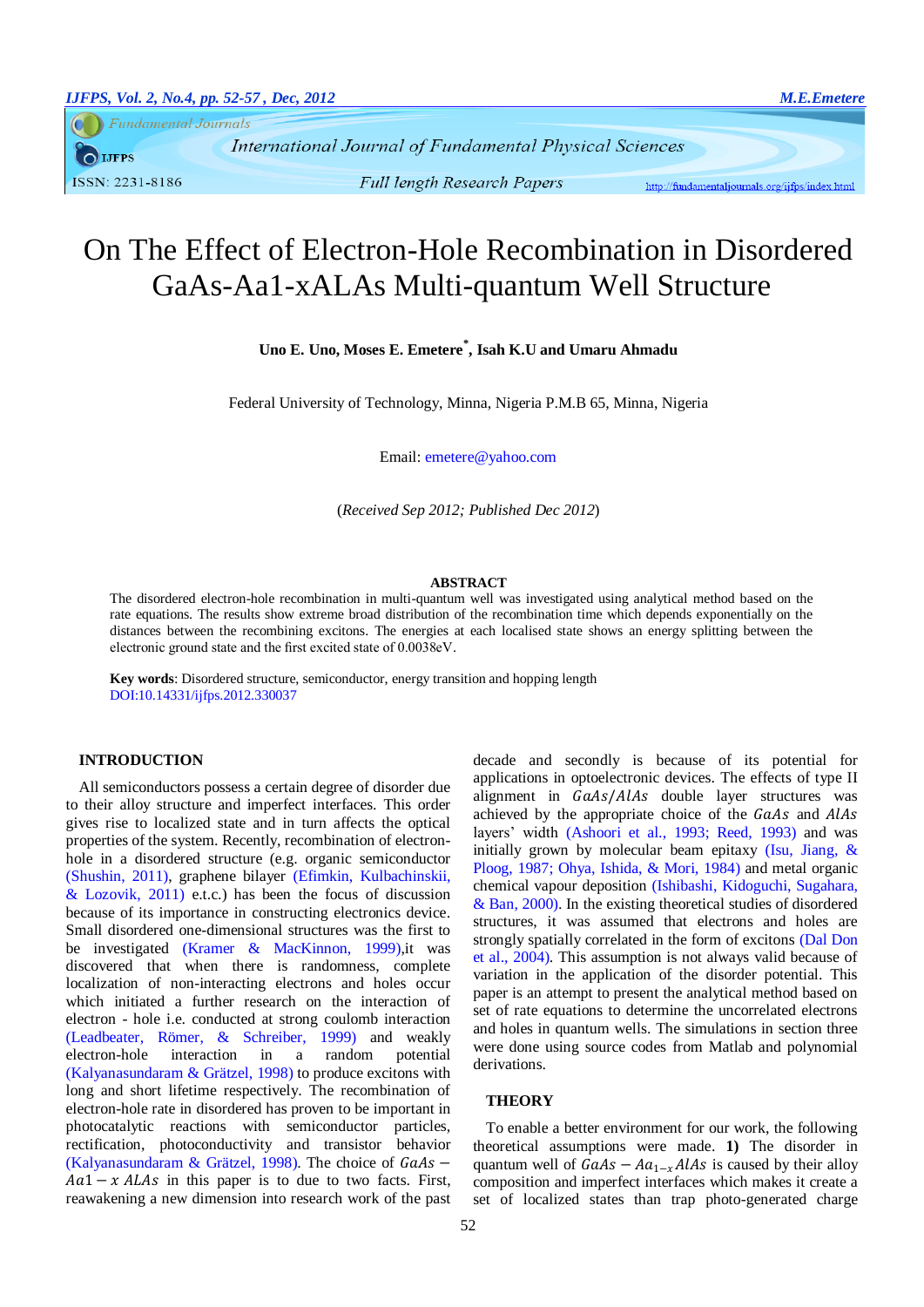carriers. The carriers are captured after photo-generation. 2) The carriers can either recombine or perform a photo– assisted hopping transition to other localized states. The probabilities depend exponentially on the distance involved. The rate of recombination with localized hole at a rate is

$$
\Gamma_{\sigma}(R) \approx \tau_o^{-1} \exp\left(-\frac{2R}{\alpha}\right) \tag{1}
$$

Where  $\tau_o$  depends on the particular recombination mechanism. In the case of radioactive recombination,  $\tau_o$  is of the order of the exciton radioactive life time. **3)** The rate for a charge carrier to perform a non radioactive hopping transition from an occupied state  $i$  to an empty localized state *j* over a distance  $r_{ij}$  is determined by the Miller, Blum, [Glennon, and Burton \(1960\)](#page-5-5).

$$
\Gamma_{ij} = V_o \exp[\frac{\mu}{\alpha} - \frac{\xi_j - \xi_l + |\xi_j - \xi_l|}{2KT}] \tag{2}
$$

Where  $\xi_i$  and  $\xi_l$  are the energies of states j and i respectively and  $V_0$  is the attempt-to-escape-frequency of the  $10^{12} s^{-1}$ . **4**) Applying the approach of [\(Marshall, 2000\)](#page-5-6), one divides the energy range where the localized states are distributed into a set of m energy slices with a given width and formulates the rate equation for carrier densities in those energy slices. The time of the carrier concentration  $n_k$  in slice number  $k$  is determined by the equation

$$
\frac{dn_k}{dt} = \sum_{\substack{j=i\\j\neq k}}^m \left( n_j \Gamma_{j\to k} - n_k \Gamma_{k\to} \right) - n_k \Gamma_{\sigma}
$$
(3)

Where  $\Gamma_{j \to k}$  denotes the rate of a charge carrier transition from a state in slice *i* to a state in slice *j*, and  $\Gamma_{\sigma}$  is the recombination rate. **5**) Considering the transition rate  $T_{k\downarrow}$ from the slice  $k$  downward in energy, since the transition occurs through energy loss hopping; only the tunnelling term remains in Eq 2. Therefore, one can write the downward transition rate as;

$$
T_{k\downarrow} = V_o \exp[\overline{\mathcal{K}}] \frac{2R_k}{\alpha} \tag{4}
$$

Where  $R_k$  is the hopping distance determined by energy below  $E_k$ . In two dimensional cases it can be estimated as

$$
R_k = \left\{ \pi \sum_{i=k}^m (d_j - n_i(t)) \right\}^2 \tag{5}
$$

Where  $d_i$  denotes the concentration of localized states in the energy  $j$ . Using equation 4, we can derive the downward hopping rate  $\Gamma_{i \to k}$  between two energy slices as a fraction of  $T_{k\downarrow}$ . Therefore, the downward in energy transition rates between states in two energy slices k and ,  $(E_k > E_j)$  can be written in the form

$$
T_{k \to j} = V_o \exp\left(\frac{-2R_k}{\alpha}\right) * \frac{d_j - n_i(t)}{\sum_{i=k}^m [d_j - n_i(t)]}
$$
(6)

We can also calculate the transition rate for carriers between two slices  $j$  and  $k$  upward in energy can be derived from downward transition rate

$$
T_{k \to j} = T_{k \to j} \frac{d_k - n_k(t)}{d_j - n_i(t)} \exp\left(\frac{\xi_k - \xi_j}{KT}\right) \tag{7}
$$

Hence, upward in energy transition, the expression becomes

$$
T_{k \to j} = V_o \exp\left(\frac{-2R_k}{\alpha} - \frac{\xi_k - \xi_j}{KT}\right) * \frac{d_j - n_i(t)}{\sum_{i=k}^m [d_j - n_i(t)]}
$$
(8)

**6)** If the concentration of charge carriers at time  $t$  is  $n$ , the recombination rate would be of the order  $\Gamma_{\sigma}(n^{-1/2})$ . The recombination rate in equation (3) can be expressed as the product of the density of filled electron state n and the

probability  $n\alpha^2$  from the filled hole state of a distance  $\alpha$  from filled electron state n;

$$
\Gamma_{\sigma} \approx \tau_o^{-1} n(t) \alpha^2 \tag{9}
$$

Applying Eq3-9 we obtain the luminescence spectrum as;

 $I(\hbar\omega, t) = \alpha \int_{-\infty}^{\infty} n^{(o)} (\hbar\omega + \xi, t) n^{(k)}(\xi, t) d\xi$  (10) Where  $n^{(0)}(\xi, t)$  and  $n^{(k)}(\xi, t)$  denote the densities of

electron and holes respectively.

### **SIMULATIONS OF DERIVATIONS**



**Figure.1** Effects on the downward energy transition when  $V_0 = 1 Hz$  and  $R > \alpha$  in the second Taylors expansion



**Figure.2** Effects on the downward energy transition when  $V_0 = 1 Hz$  and  $R > \alpha$  in the second Taylors expansion



**Figure.3** Effects on the downward energy transition when  $V_0 = 1 Hz$  and  $R > \alpha$  in the third Taylors expansion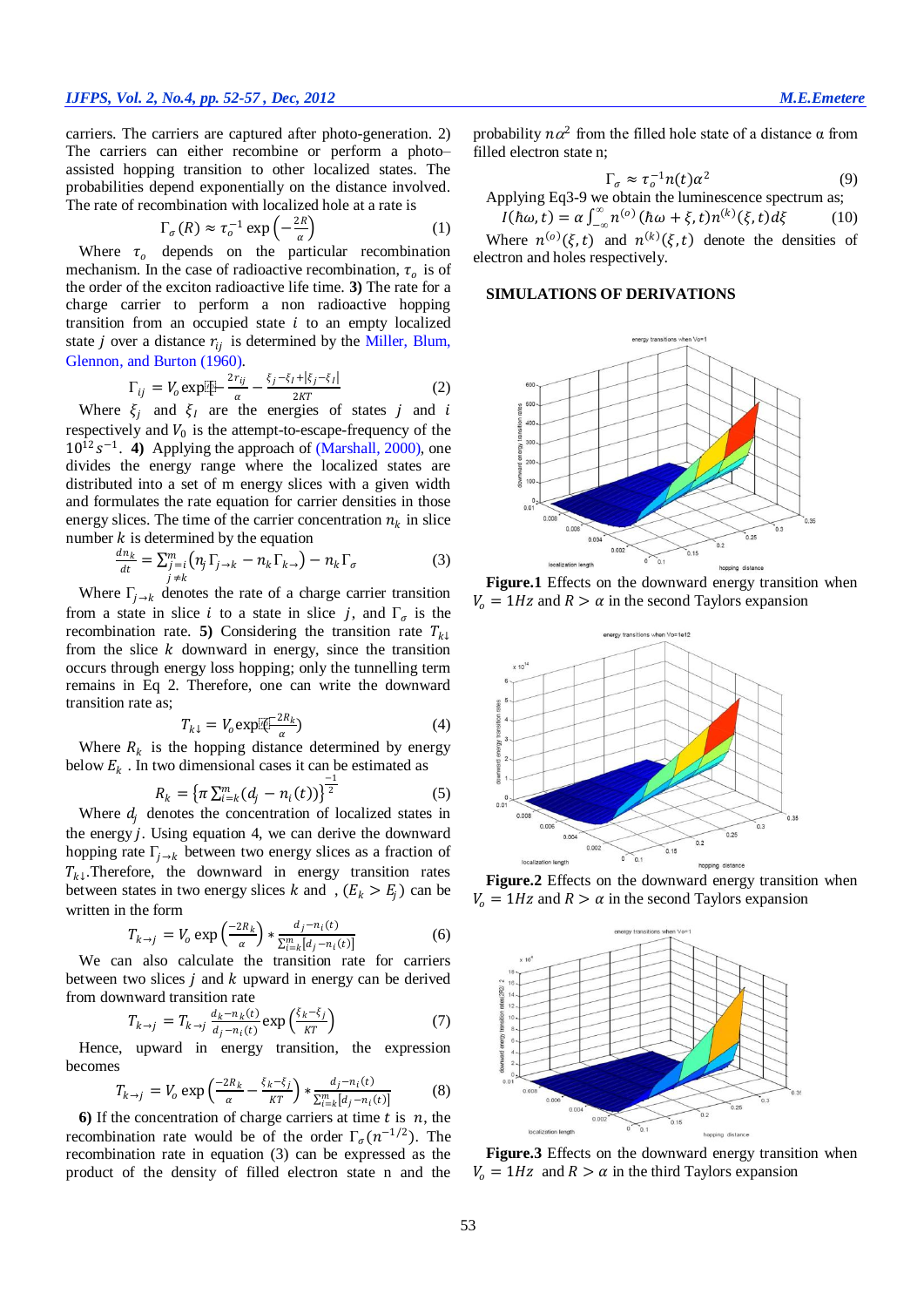# *IJFPS, Vol. 2, No.4, pp. 52-57 , Dec, 2012 M.E.Emetere*



**Figure.4** effects on the downward energy transition when  $V_0 = 1 Hz$  and R> $\alpha$  in the third Taylors expansion



Figure.5 Effects on the downward energy transition when  $V_0 = 1$  Hz and R> $\alpha$  in the fourth Taylors expansion











**Figure.8** Effects on the downward energy transition when  $V_0 = 1 Hz$  and  $R > \alpha$  in the general Taylors expansion



**Figure.9** Downward energy transition when  $V_0 = 1 Hz$  and  $R < \alpha$  in the second Taylors expansion



**Figure.10** Effects on the downward energy transition when  $V_0 = 1 Hz$  and  $R < \alpha$  in the second Taylors expansion



**Figure.11** Downward energy transition when  $V_0$  = 1Hz and  $R < \alpha$  in the third Taylors expansion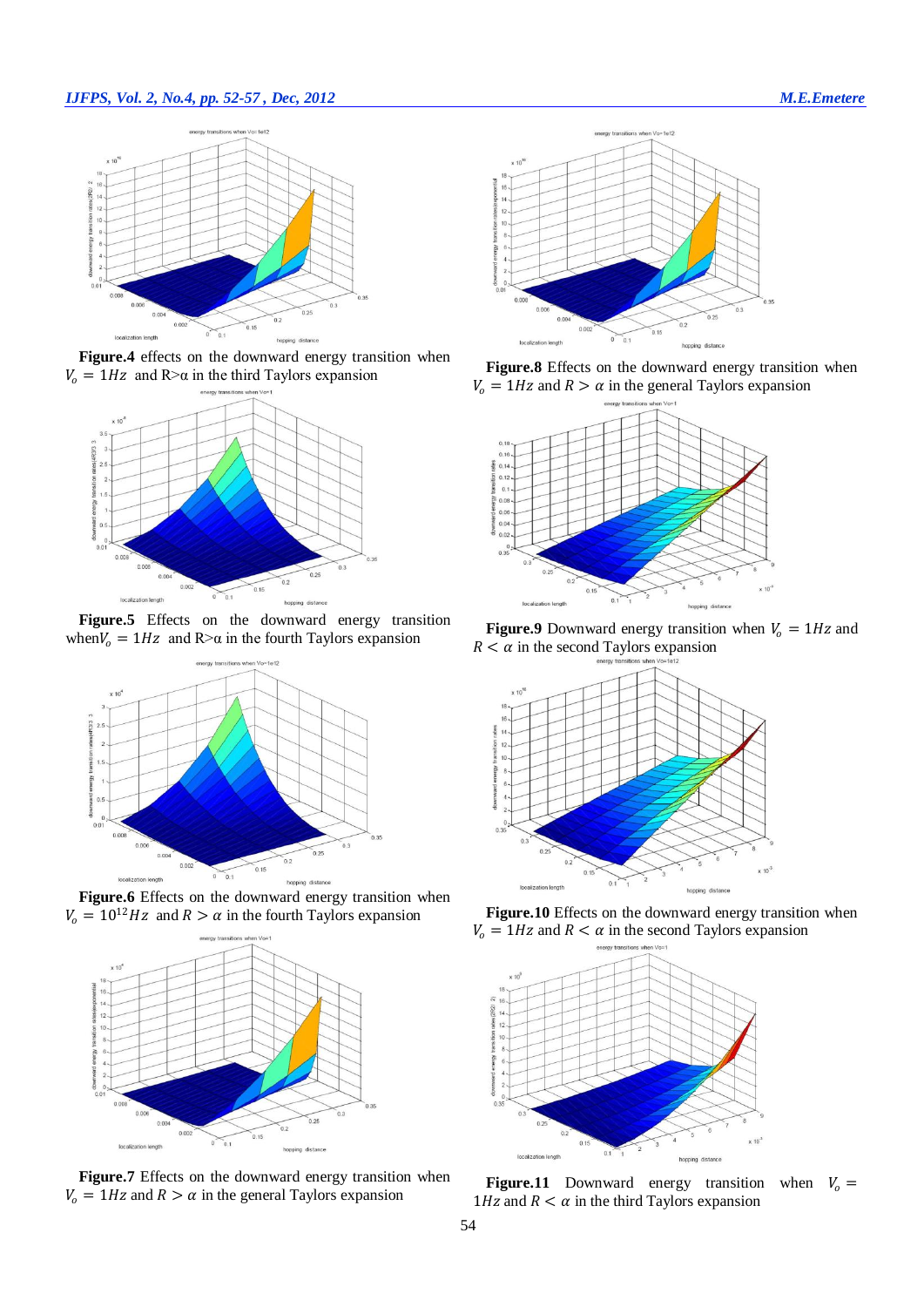#### *IJFPS, Vol. 2, No.4, pp. 52-57 , Dec, 2012 M.E.Emetere*



**Figure.12** The downward energy transition when  $V_0$  = 1Hz and  $R < \alpha$  in the general Taylors expansion.



**Figure.13** Downward energy transition when  $V_0 =$ 1Hz and  $R < \alpha$  in the general Taylors expansion



**Figure.14** Downward energy transition when  $V_0 = 10^{12} Hz$ and  $R < \alpha$  in the general Taylors expansion.

The simulations on equations (4) were carried as shown in the figure above. The Taylors expansion was applied to analyze the features of the various changes in the downward energy transitions. Figure (1) describes the effects on the downward energy transition when  $V_0 = 1 Hz$  and  $R > \alpha$  in the second Taylors expansion. Figure (2) describes the effects on the downward energy transition when  $V_0 = 10^{12} Hz$  and R> $\alpha$  in the second Taylors expansion. Figure (3) describes the effects on the downward energy transition when  $V_0 =$ 1Hz and  $R > \alpha$  in the third Taylors expansion. Figure (4) describes the effects on the downward energy transition when  $V_0 = 10^{12} Hz$  and  $R > \alpha$  in the third Taylors expansion. Figure (5) describes the effects on the downward energy transition when  $V_0 = 1Hz$  and  $R > \alpha$  in the fourth Taylors expansion. Figure (6) describes the effects on the downward energy transition when  $V_0 = 10^{12} Hz$  and R> $\alpha$  in the fourth Taylors expansion. Figure (7) describes the effects on the downward energy transition when  $V_0 = 1 Hz$  and R> $\alpha$  in the general Taylors expansion. Figure (8) describes the effects on the downward energy transition when Vo= $10^{12}$ Hz and R> $\alpha$  in the general Taylors expansion. Figure (9) describes the effects on the downward energy transition when  $V_0 =$  $1 Hz$  and R $\lt \alpha$  in the second Taylors expansion. Figure (10) describes the effects on the downward energy transition when  $V_0 = 1 Hz$  and  $R < \alpha$  in the second Taylors expansion. Figure (11) describes the effects on the downward energy transition when  $V_0 = 1 Hz$  and  $R < \alpha$  in the third Taylors expansion. Figure (12) describes the effects on the downward energy transition when  $V_0 = 1$  Hz and  $R < \alpha$  in the fourth Taylors expansion. Figure (13) describes the effects on the downward energy transition when  $V_0 = 1 Hz$  and  $R < \alpha$  in the general Taylors expansion. Figure (14) describes the effects on the downward energy transition when  $V_0 = 10^{12} Hz$  and R<a in the general Taylors expansion. The values of the downward transition energies gotten from the figures above were assumed to be equal to the upward transition energies.



**Figure.15** Diagrammatic representation of the term  $(\xi_k - \xi_j)/kt$  when  $V_o = 1Hz$  and  $R > \alpha$  in the second Taylors expansion.



**Figure.16** Diagrammatic representation of the term  $(\xi_k - \xi_j)/kt$  when  $V_0 = 1Hz$  and  $R > \alpha$  in the general Taylors expansion.

The values for the term  $(\xi_k - \xi_j)/kt$  for almost all the simulations were the same. Two figures (15, 16) were highlighted below to explain its features. Figure (15)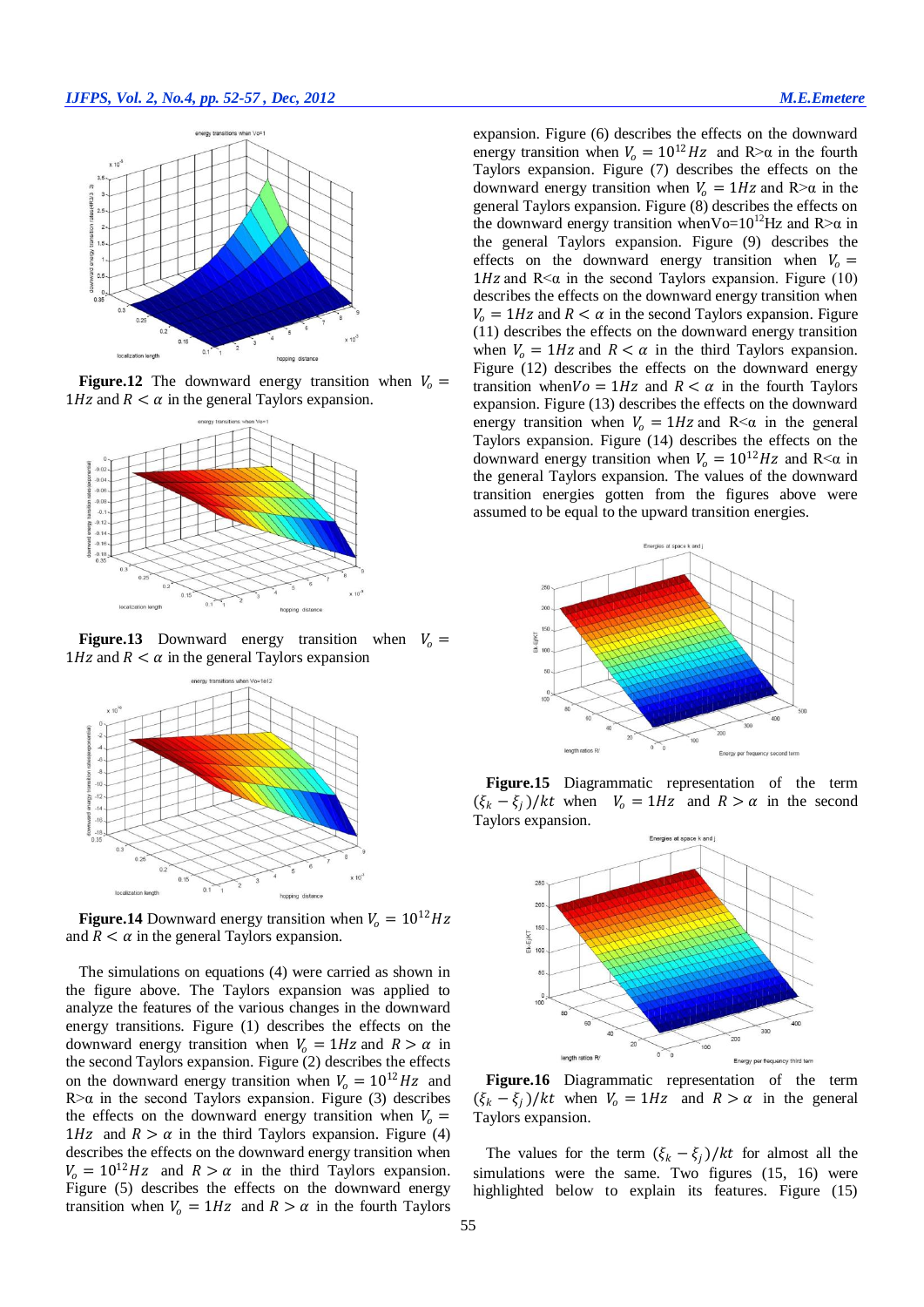describes the effects on the term  $(\xi_k - \xi_j)/kt$  when  $V_0 = 1 Hz$  and  $R > \alpha$  in the second Taylors expansion. Figure (16) describes the effects on the term  $(\xi_k - \xi_j)/kt$ when  $V_0 = 1Hz$  and  $R > \alpha$  in the general Taylors expansion.

#### **RESULTS AND DISCUSSION**

Figures (1-4) have the same shape when  $R > \alpha$ , which shows that beyond the linearity between the localisation length  $(\alpha)$  and hopping length  $(R)$ , the possibility of electronholes localizing within a site becomes lesser as the attemptto-escape-frequency  $(V_0)$  increases. At this point, the concentration (R) remains constant i.e. 0.2 while the localisation length ranges between 0.0012 and 0.0014. Most importantly, it shows the time dependence of localisation length in a disordered semiconductor. Figures (5, 6) show a different feature. It expresses the effects of the disordered  $GaAs - Aa1 - xALAs$  on the localisation length, hopping length and attempt-to-escape-frequency  $(V_0)$ . The three quantities have the same relations (positive parabolic) to one another with higher magnitudes. This feature in figures (5, 6) simply means that the effect of the localization of the particles on various defects caused by either fluctuations in the well width or by remote charged impurities at increases the calculated lifetime in dependence on the localization length, well width, and other input parameters [\(Citrin, 1993\)](#page-4-6). Also, increasing the attempt-to-escape frequency, the luminescence lines from the quantum wells are strongly shifted towards higher downward transition energies. Figures (7, 8) are the resultant effect of figures (1, 6). This shows that the indirect recombination time in single quantum wells do not only depend on the applied electric field but on other parameters as hopping distance. The features (shown in figures 9, 14) when  $R < \alpha$  revealed strange progression. Figures (9,11,13) whose attempt-to-escape frequency is unity. has a gradual overturn of the shape showing the slow relaxation of quantum particles through a system of localized

#### **REFERENCE**

- <span id="page-4-2"></span>Ashoori, R., Stormer, H., Weiner, J., Pfeiffer, L., Baldwin, K., & West, K. (1993). N-electron ground state energies of a quantum dot in magnetic field. *Physical Review Letters, 71*(4), 613-616.
- <span id="page-4-7"></span>Baranovskii, S., Zvyagin, I., Cordes, H., Yamasaki, S., & Thomas, P. (2002). Electronic transport in disordered organic and inorganic semiconductors. *Journal of noncrystalline solids, 299*, 416-419.
- <span id="page-4-6"></span>Citrin, D. (1993). Radiative lifetimes of excitons in quantum wells: Localization and phase-coherence effects. *Physical Review B, 47*(7), 3832.
- <span id="page-4-5"></span>Dal Don, B., Kohary, K., Tsitsishvili, E., Kalt, H., Baranovskii, S., & Thomas, P. (2004). Quantitative interpretation of the phonon-assisted redistribution processes of excitons in  $Zn_{-}$  {1-x} Cd<sub>-</sub> {x} Se quantum islands. *Physical Review B, 69*(4), 045318.
- <span id="page-4-0"></span>Efimkin, D., Kulbachinskii, V., & Lozovik, Y. E. (2011). Influence of disorder on electron-hole pairing in graphene bilayer. *JETP Letters, 93*(4), 219-222.

states which are signatures of transient photoconductivity and optical properties of disordered systems [\(Monroe, 1985;](#page-5-7) [Takagahara, 1999\)](#page-5-8). When  $V_0 = 1012 Hz$  (figures 10, 12, 14),  $GaAs - Aa1 - xALAs$  in particular, experiences an energy relaxation which ultimately depends on the hopping distance. According [Baranovskii, Zvyagin, Cordes, Yamasaki, and](#page-4-7)  [Thomas \(2002\)](#page-4-7) in an exponential density of state, the fastest upwards transitions occur towards a preferred energy level known as the transport energy. Since the hopping transport is governed by upwards transitions from filled states near the Fermi level to empty states [\(Godet, 2003\)](#page-4-8), we analyzed a balance equilibrium condition (as can be seen in figures (15,16)) where  $(\xi_k - \xi_j)/kt = 200$ . Secondly, a decrease or increase in the attempt-to-escape frequency had no influence on the  $(\xi_k - \xi_j)/kt$ . Adopting the experiments of (Golub et [al., 1999\)](#page-4-9) where the  $GaAs - Aa1 - xALAs$  sample was held in an optical cryostat at temperature  $T = 1.4 K$ ,  $\xi_k$  and  $\xi_i$  which is the energies at each localized state shows an energy splitting between the electronic ground state and the first excited state to be 0.0038eV.

#### **CONCLUSION**

The filling factors of all the energy slices considered are time-dependent and are hence, on equilibrium values. It could be concluded that the distribution of recombining carriers is essentially non equilibrium at low temperatures. We would like to mention that in the system with less disorder, the light emission can be treated using semiconductor Photoluminescence (PL) equation in Eq (10) [\(Kira, Jahnke,](#page-4-10)  [Hoyer, & Koch, 1999\)](#page-4-10). The energy splitting between the electronic ground state and the first excited state  $(0.0038eV)$ enables the peculiarity of the  $GaAs - Aa1 - xALAs$ semiconductor to technological advancement in optoelectronics.

- <span id="page-4-8"></span>Godet, C. (2003). Physics of bandtail hopping in disordered carbons. *Diamond and related materials, 12*(2), 159-165.
- <span id="page-4-9"></span>Golub, L., Bookbinder, J., DeLuca, E., Karovska, M., Warren, H., Schrijver, C., . . . Handy, B. (1999). A new view of the solar corona from the transition region and coronal explorer (TRACE). *Physics of Plasmas, 6*(5), 2205-2216.
- <span id="page-4-4"></span>Ishibashi, A., Kidoguchi, I., Sugahara, G., & Ban, Y. (2000). High-quality GaN films obtained by air-bridged lateral epitaxial growth. *Journal of crystal growth, 221*(1), 338- 344.
- <span id="page-4-3"></span>Isu, T., Jiang, D. S., & Ploog, K. (1987). Ultrathin-layer (AlAs) m (GaAs) m superlattices with  $m=1, 2, 3$  grown by molecular beam epitaxy. *Applied Physics A: Materials Science & Processing, 43*(1), 75-79.
- <span id="page-4-1"></span>Kalyanasundaram, K., & Grätzel, M. (1998). Applications of functionalized transition metal complexes in photonic and optoelectronic devices. *Coordination chemistry reviews, 177*(1), 347-414.
- <span id="page-4-10"></span>Kira, M., Jahnke, F., Hoyer, W., & Koch, S. (1999). Quantum theory of spontaneous emission and coherent